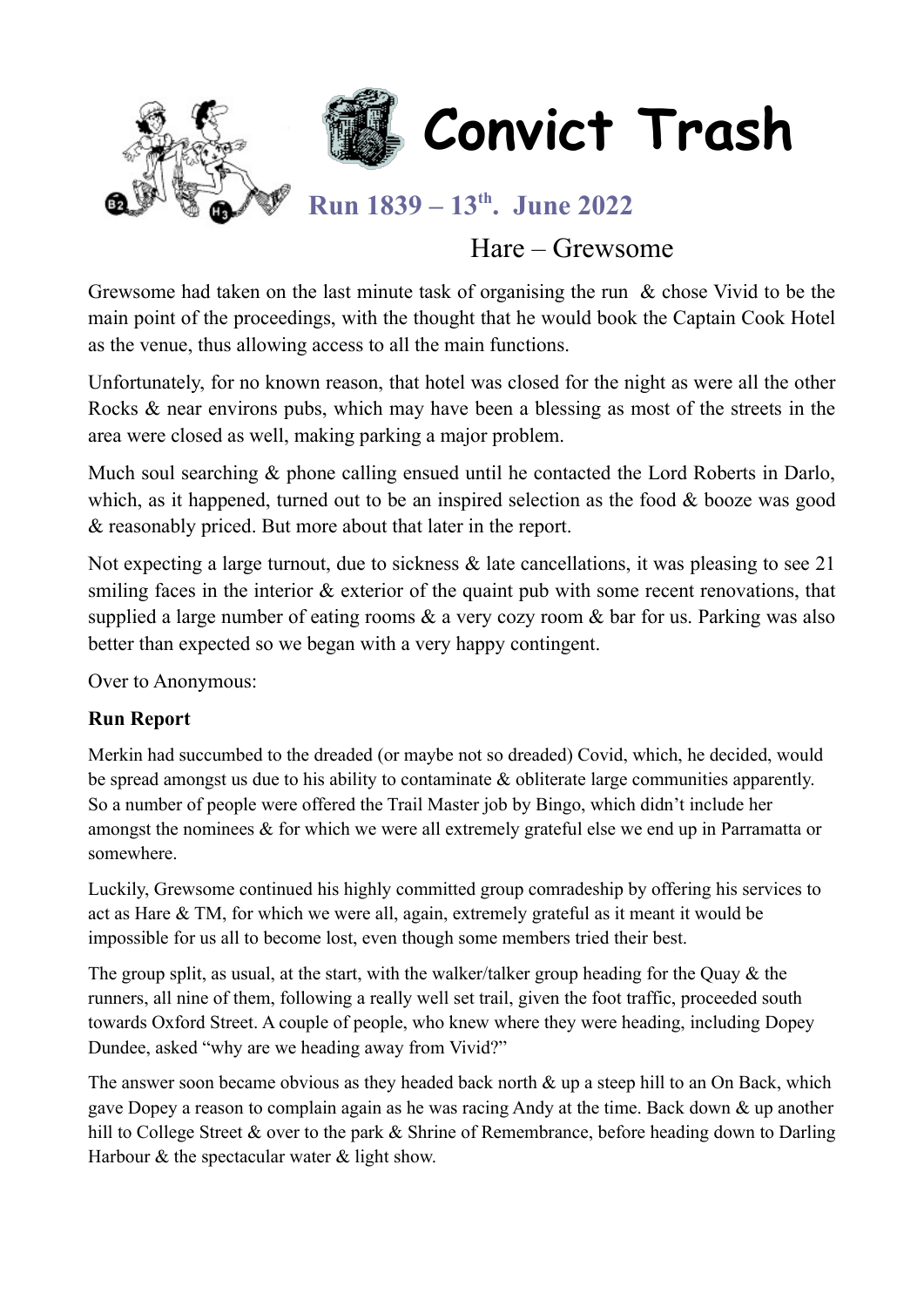It should be mentioned here that the Sydney Vivid light show is now the largest of its type in the world & receives major press coverage on overseas networks so expect a large contingent of overseas & interstate visitors from now on.

Without that contingent, it still attracts a large crowd as the runners spent a lot of time sidestepping not as nimble amblers, through Tumblong Park (I don't know what the bloody name is) & finding, amongst many other attractions, some rings that you can press  $\&$  they light up – incredible.

On towards Central station, it was noticed, a massive throng entering a small tunnel expelling copious volumes of smoke, which had the effect of reminding everyone of Hitler's gas ovens so they didn't go there.

Back up to George Street, then up again to the inter & interstate section of Central, Dopey was running out of gas & sounded like Duck on a good night. Scotch Mist was prancing around like a two year old, which she is compared to older participants – Sir Les, Duck & Bingo – herding Cam & Andy.

On on to Oxford Street & down to Stanley Street, where Dopey decided to test his new found athleticism by trying to race the two greyhounds up a bloody hill of all things, then down to a non existent bucket as the walker/talkers were walker talking their way back from the Quay. Guess who won?

On On

Anonymous

#### **Circle:**

I'm listening to all the drivel prior to Doc taking control  $\&$  was amazed to hear Dirty suggesting "Dundee's a wanker". Now I don't know how she knows cause I don't do my wanking anywhere near her abode & I think she must be mixing me up with Duck, with whom she barely cohabits according to local banter. And I wouldn't either cause he snores.

Before expounding his incredible knowledge of the suburb  $\&$ , after finally bringing the group to order, Doc handed over to Duck to administer the last rites to the run.

He began by rambling on about the walker/talkers seeing everything cause they went to the Quay but then expounded how much better it was in Darling Harbour with water spires & music. Probably a bit of one upmanship over his sleeping partner, who didn't get to experience the section.

He reckons the runners didn't see anything cause they were running but did notice the Powerehouse Museum, which would've been out of his vision & didn't do anything for Vivid but he mentioned something about the Industrial Revolution?? I think he must've had a bad dream.

He then went on to talk about Grewsome's siblings in an unhealthy manner as they're both quite capable of causing extreme harm if they so desire to any who make fun of them. Anyway, in respect of the effort & short notice given to the Hare, he gave the run 9.5 out of 10. Then he decided to tell me again, even though I heard it & had recorded it.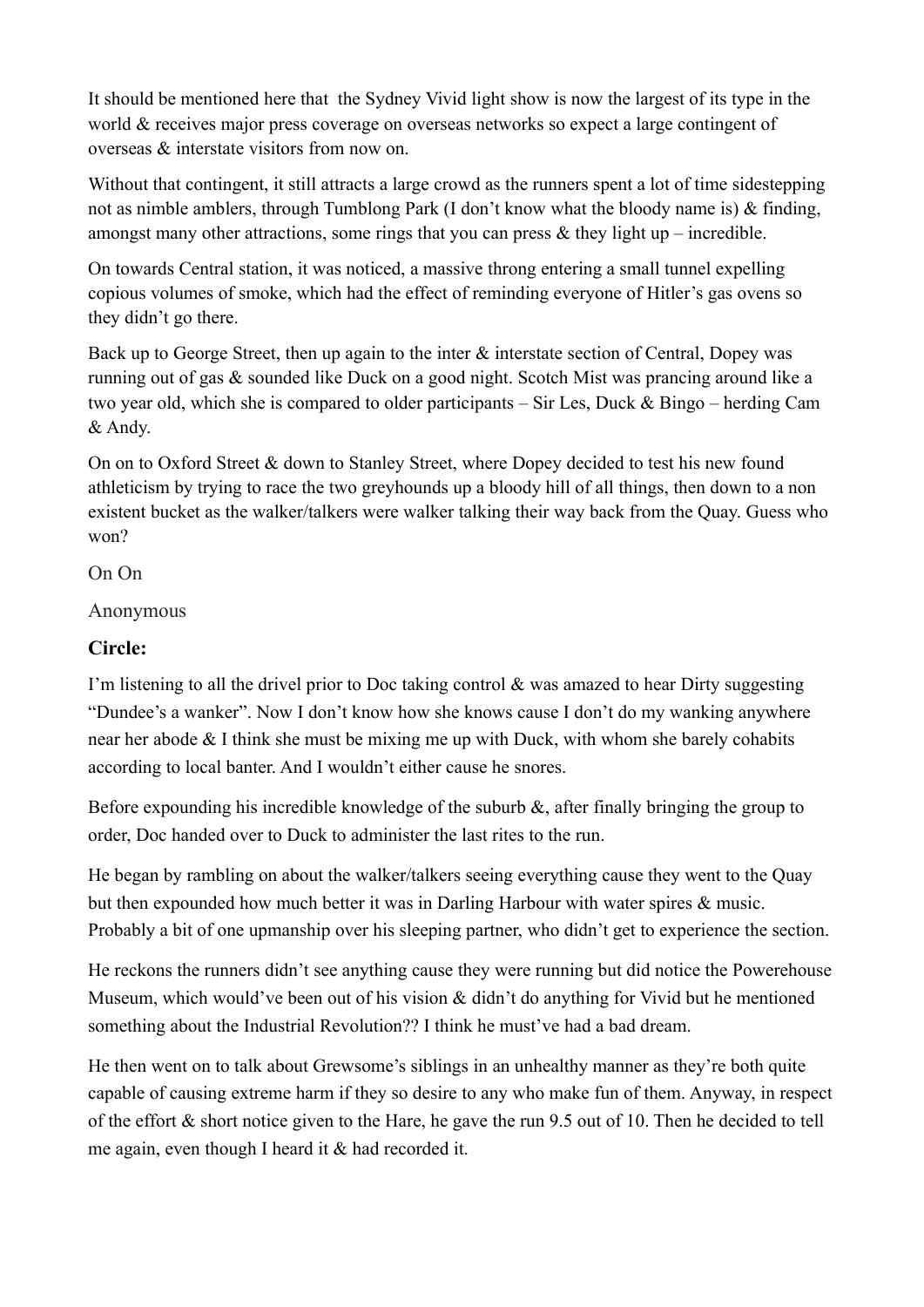Doc then started to ramble on about the suburb & some bloke called Ralph Darling, who was the Governor of NSW in the early to mid 80's – that's the 1800 ones not the 1900 ones – then he made a disparaging remark about the Shire not having as many pages in Wikopaedia as Darlo & the reason for that is, obviously, the Shire doesn't have as many crims.

Then he talked about green bans  $\&$  gay marches  $\&$ , because my phone was near Rabbit I distinctly heard her remembering the gay march & one needs to query as to whether it was an appearance or just oggling?

Famous residents were Baz Lurman, Phillip Adams, Michael Hutchins & Carl Stepanic?? Now there must be some conjecture as to the notoriety of Phillip Adams & Carl Stepanovic (is the other Stepanovic not really a relative or of non relevance?) And there seems to be some unknown detail as to Michael Hutchins, who it was thought was born in Perth.

Apparently Darlo was known as Governor Darling's wooded hill & was named after his wife & it was wondered as to what the governor called his wife when he couldn't recall her name? If he called her Darling then it was surprising he lived to the age he did.

#### **Birthdays**

None but Goon talked about a horn that he wanted to give to Blondie & Tickle laughed.

Then on to Pricks:

#### **Prick of the Week**

**Blondie** was nominated by Doc for taking him to a monastry to see the choir practice & asked the Priest to open up but she was a week too early.

**Dirty** was then nominated by Duck for looking like an outlaw with her mask, which meant she was looking the part in the suburb.

**Duck** was nominated by Grewsome for casting nastursions about other football teams cause his team lucked a win but he thought they didn't play well.

**Grewsome** was nominated by Scotch Mist for something about the venue but I couldn't understand it.

## Winners – **Blondie & Duck**

#### **Apres Circle:**

As Sniffer was demolishing a cow's rear end & half of Dirty's Squid meal, she thought it the right time to discuss how the eating of beetroot & analysing your stool afterwards can give you an excellent idea as to your metabolic rate of consumption or something, which created great discussion amongst the female group.

Apparently Sniffer has gone to great lengths to discover her noticing said stool was very red (bloodlike) & thought it appropriate to let all who know her understand the ramifications of her study. This was, obviously, of great interest to all who attended that end of the table, except for Stopcock & Dundee, who understood that, if you eat beetroot, you're going to have bloodlike piss symptoms.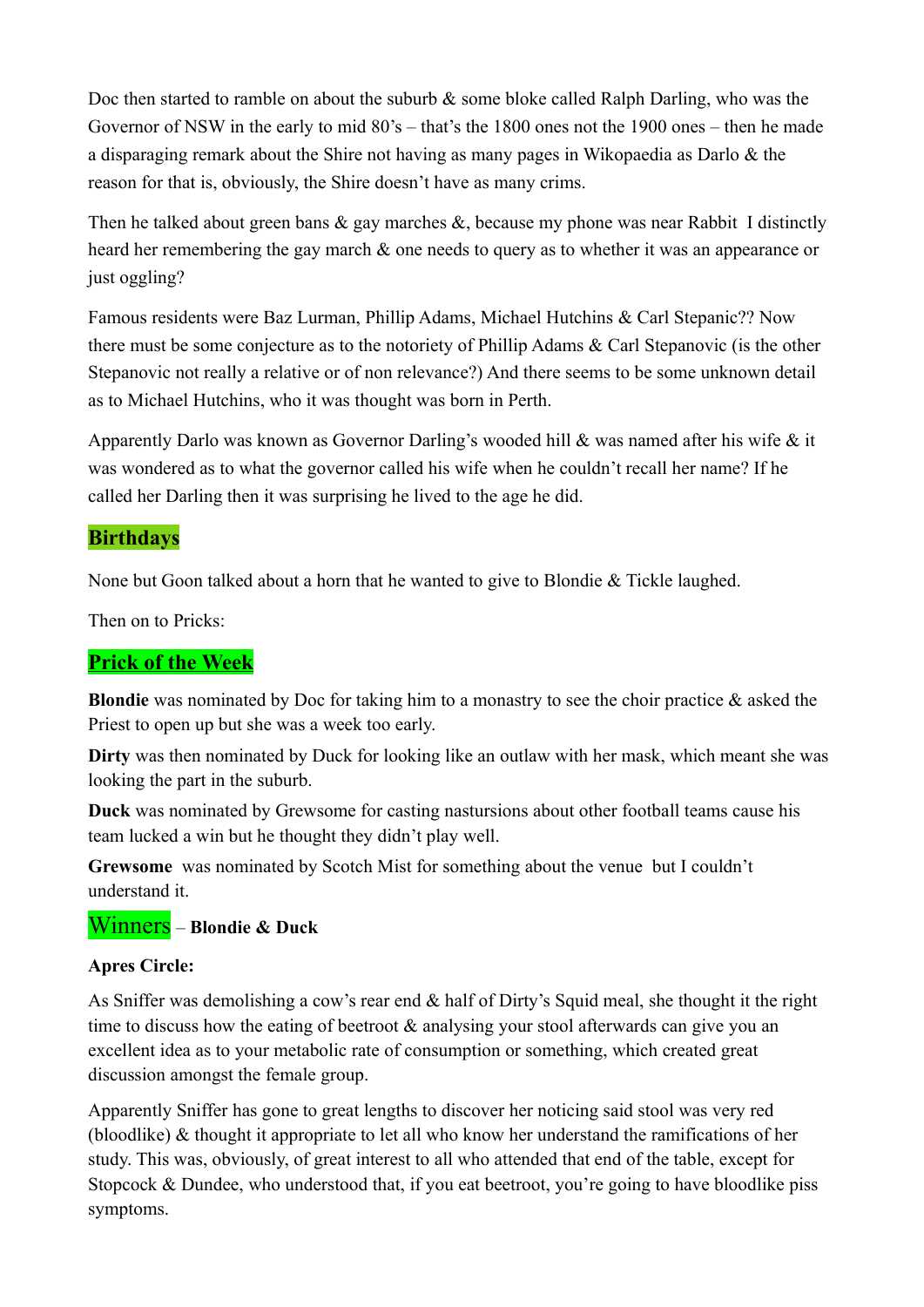This is the stimulating section of the Hash evening we enjoy most  $\&$  I look forward to the next installment when we can discuss breast implants or colonoscapies.

#### **Possible Events Calendar**

#### **B2H3 Events Diary (Proposed)**

AGPU -  $18^{th}$  March 2023 Sutherland to Surf - 17<sup>th</sup> July Xmas in July - 29<sup>th</sup> July 1850 Gold Rush Run - 29<sup>th</sup> August Pub Crawl - 16<sup>th</sup> September

## Check the Web Page: <https://www.botanybayh3.com/>

From my Trash 11 years ago:

## **DUNDEE'S OBSERVATION OF THE WEEK:-**

Not having seen **Doctor Hook** for some time it has become noticeable of his weight loss & how lithe  $\&$  svelt his physique – almost female looking (if you like ugly females that is). I was considering that it must have something to do with the Chinese one child policy, where the rate of female births has declined alarmingly, thereby resulting in a large poofter enclave…… The bloke's definitely turned.

It was only brought to my attention when his poor suffering wife continually asked why I didn't visit her in China (notice not them) & then proceeded to let me know when **Hook** was away, He's obviously not fulfilling his marital duties & the frustration's there for all to see.

Then to top it off, did anyone fail to notice his Taylor Square multi coloured striped cut way shorts at the dinner, something of which Freddy Mercury would be proud.

No it's certain now that he's a genuine card carrying member of the **Elton John for PM fan club**  with the motto, "never leave your mate's behind".

Rock Hudson was once asked whether he knew who gave him aids, his reply was "do you think I have eyes in the back of my head?

## **Jokes**

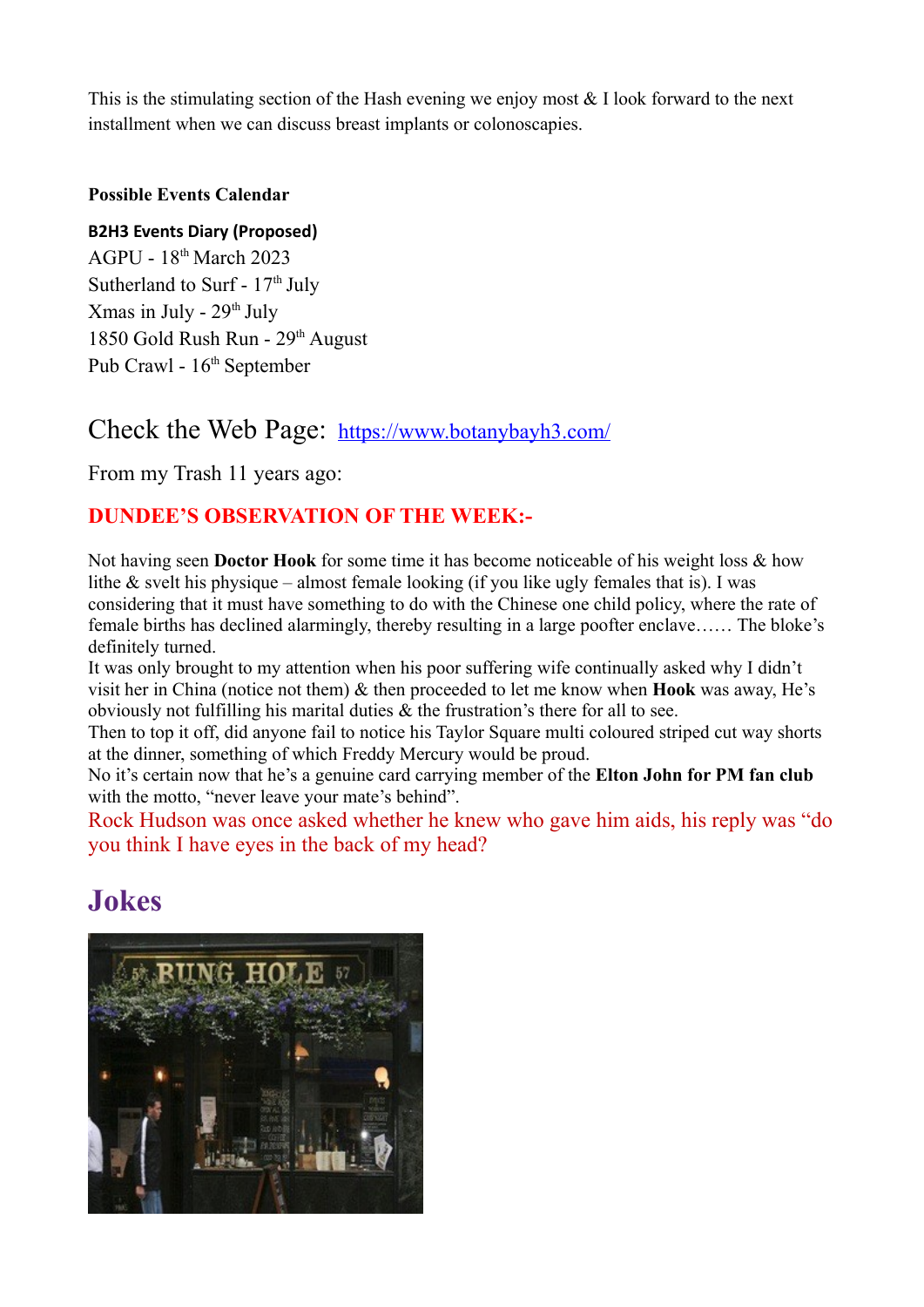

Vagina Tandoori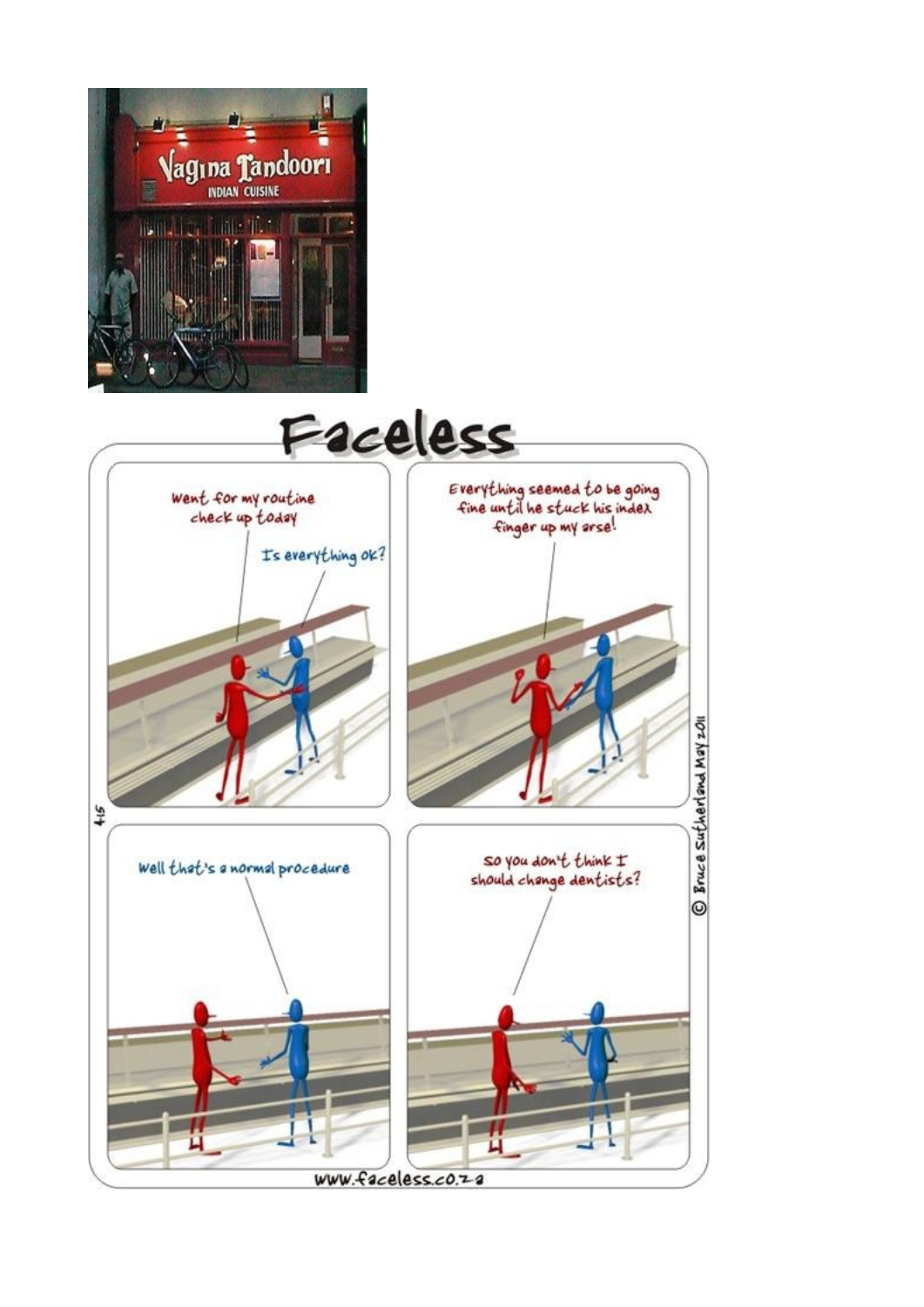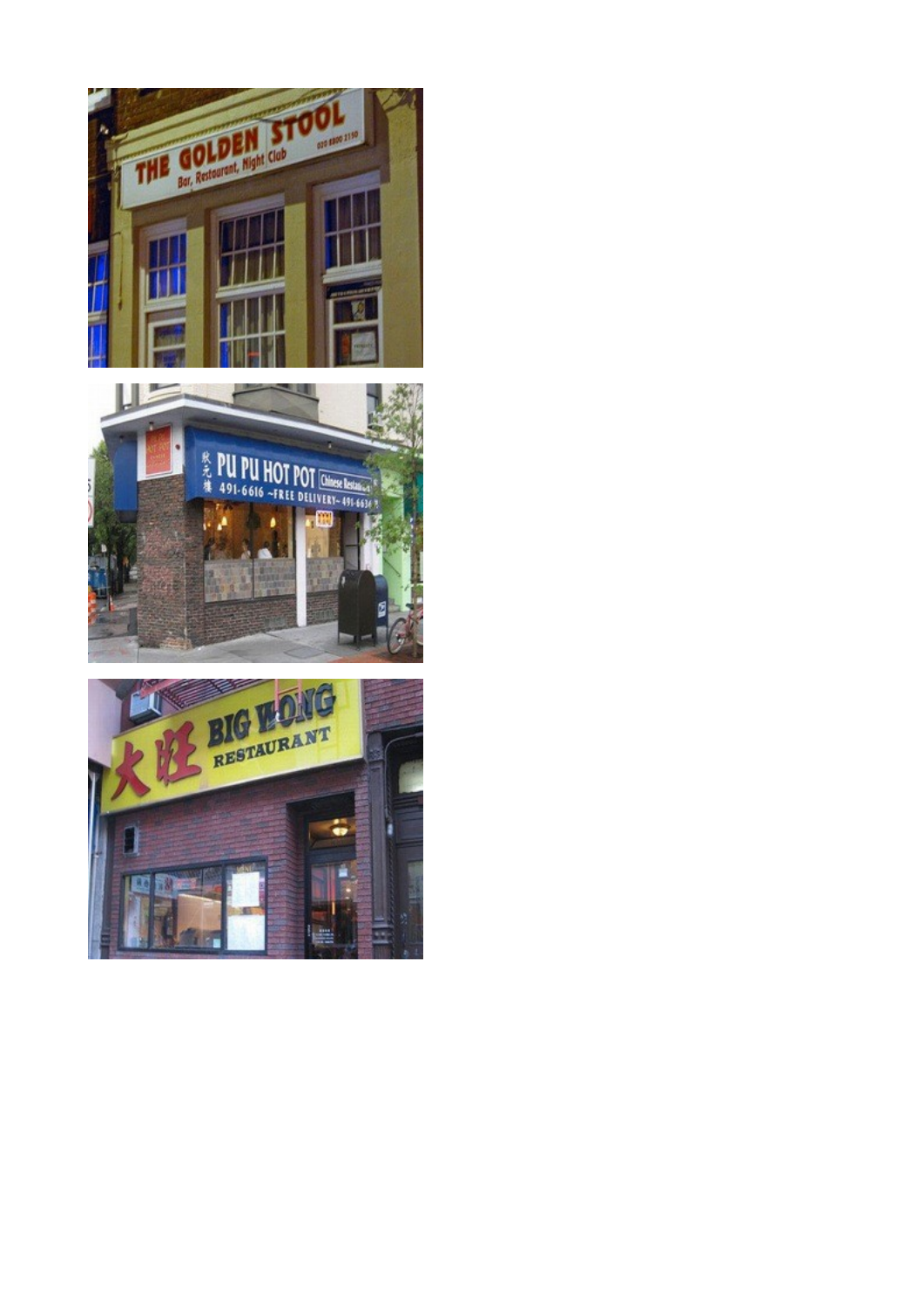



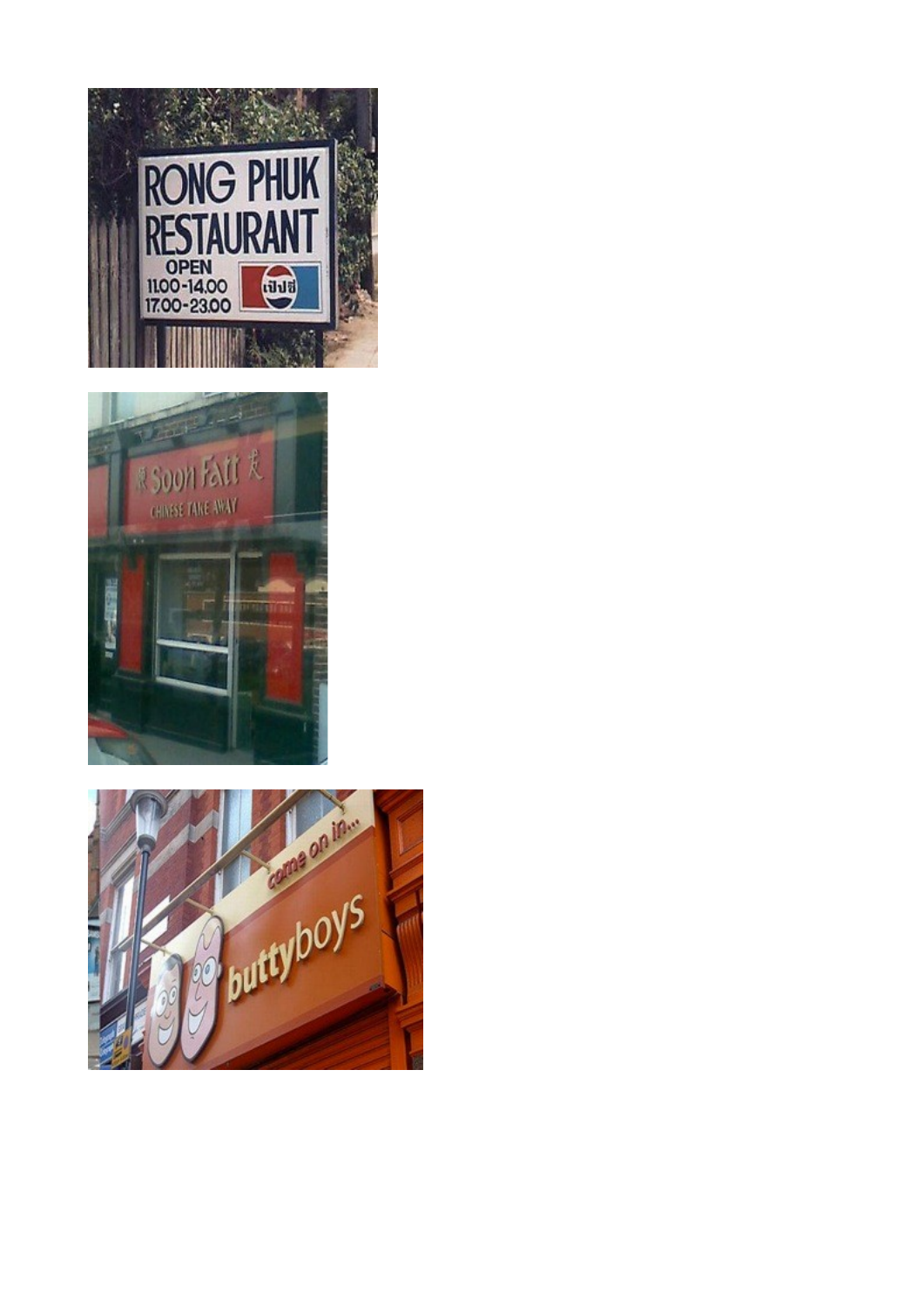



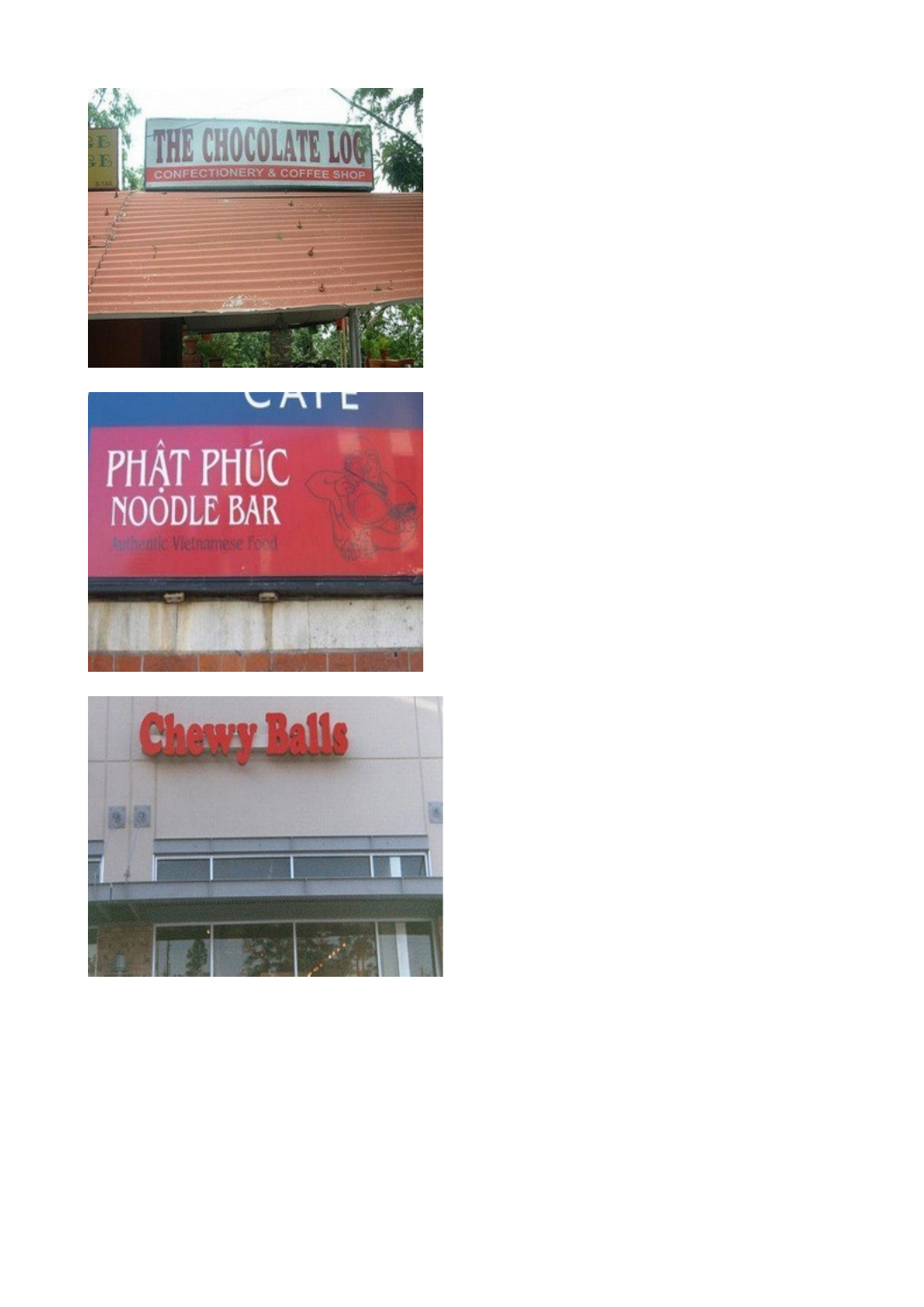



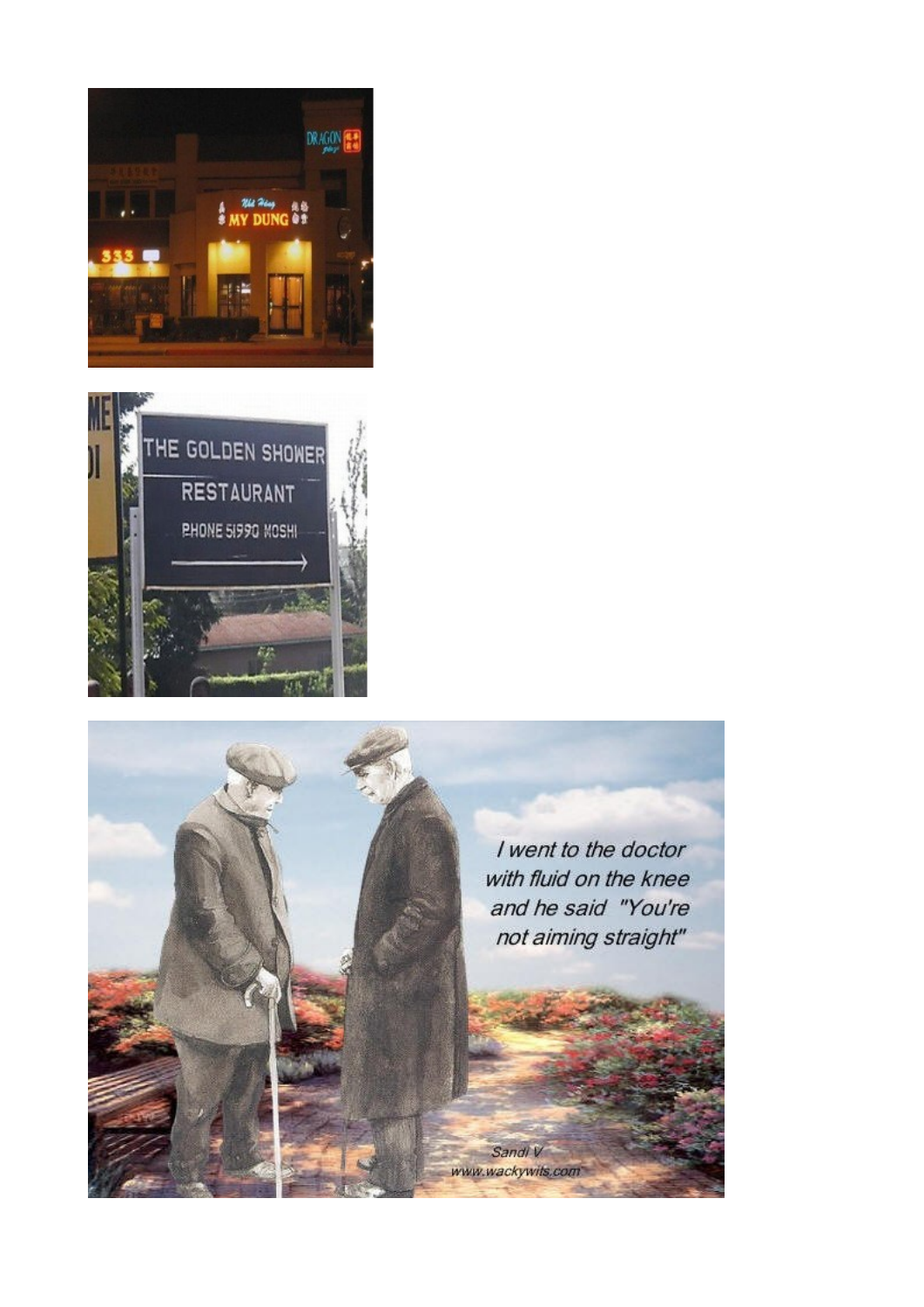

## **A short bedtime story**

**"Ya know, when I was 25 and got a hard-on, I couldn't bend it with both hands. By the time I was 40, I could bend it about 10 degrees if I tried real hard. By the time I was 50 I could bend it 20 degrees, no problem. I'm gonna be 70 next week, and I can bend it in half with just one hand." "So, what's your point?" "Well, I'm just wondering how much stronger am I gonna get!" Since the Christmas holidays are fast approaching, and you may be attending festivities where alcohol might be served, I would like to share an experience with you about drinking and driving.**

**As you well know, some of us have been known to have had brushes with the authorities on our way home from the odd social session over the years. A couple of nights ago, I was out for a few drinks with some friends and had a few too many beers and some rather nice bourbon. Knowing full well I may have been slightly over the limit, I did something I've never done before - I took a bus home. I arrived back safely and without incident, which was a real surprise since I had never driven a bus before and am not sure where I got this one.**

## **A TOUCHING CHRISTMAS STORY**

**A couple was doing last minute shopping on Christmas Eve. Walking through the very crowded mall the wife looked up and noticed her**

**husband was nowhere around. She became very upset because they had a lot to do. She used her cell phone to call her husband to ask where he was.** 

**The husband, in a calm voice said, "Honey remember the jewelry store we went into five years ago, where you fell in love with that diamond necklace that we could not afford and I told you that I would get it for you one day?"** 

**The wife, crying, said, "Yes, I remember".** 

**Husband: "Well, I'm in the bar next to that jewelry store."**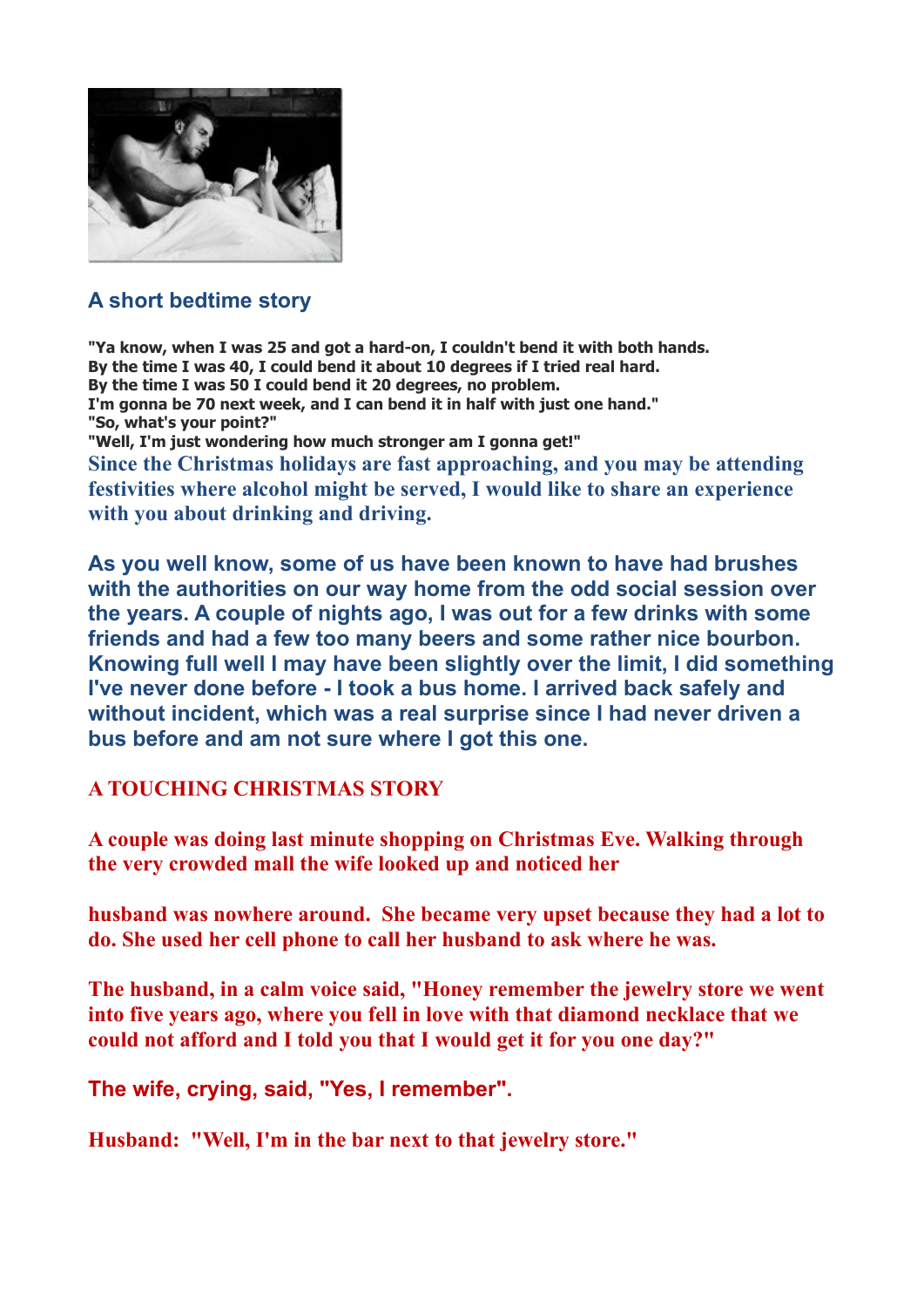# **My neighbors, the two cute young lesbians next door, asked me what I would like for Christmas**



**I was quite surprised, when they gave me a Seiko! It was very nice of them, but I'm pretty sure that they misunderstood me, when I said: "I wanna watch"**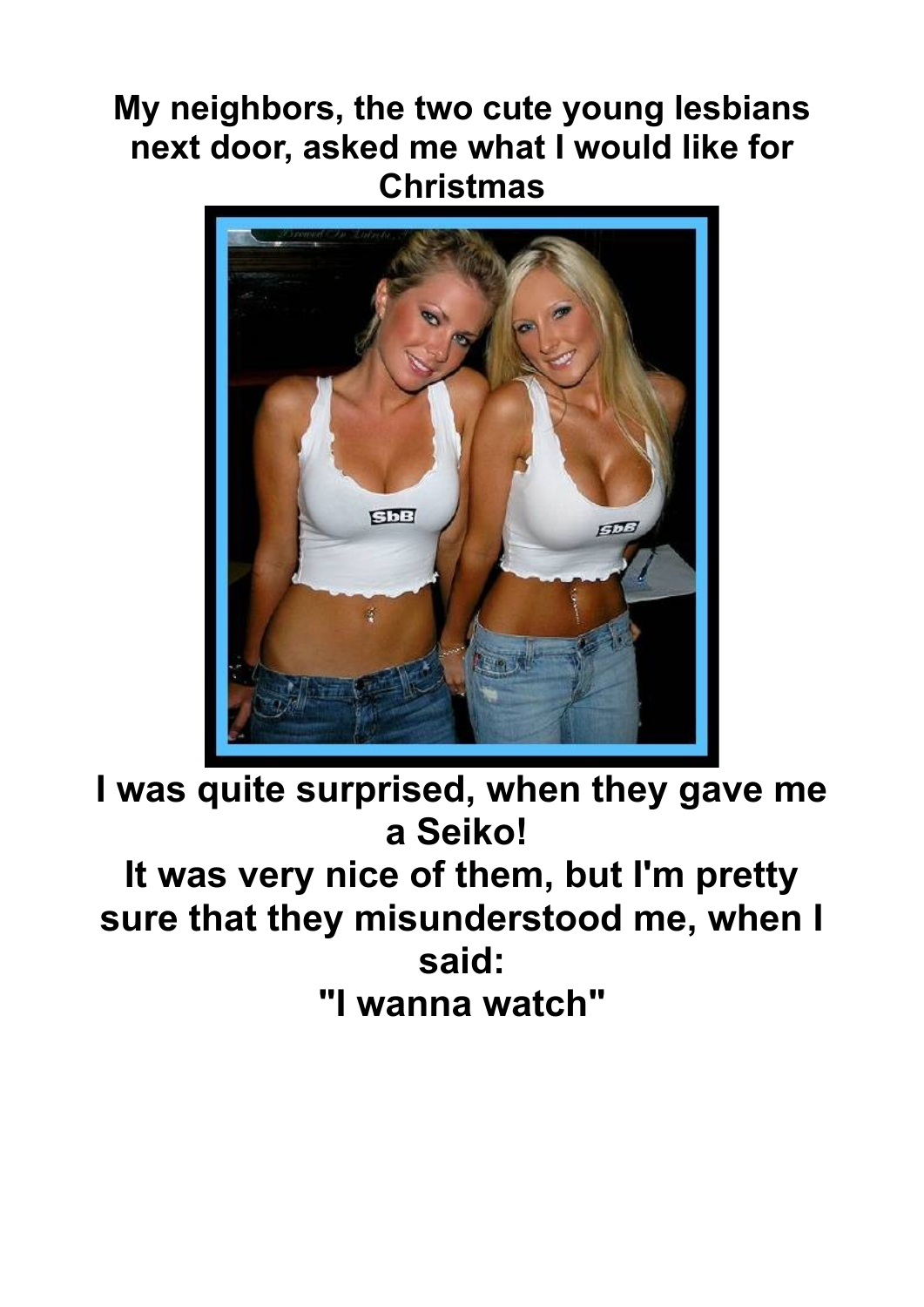**Pete was at the country club for his weekly round of golf. He began his round with an eagle on the first hole and a birdie on the second.**

**On the third hole he had just scored his first ever hole-in-one when his cell phone rang... It was a doctor notifying him that his wife had just been in a terrible accident and was in critical condition and in ICU.**

**The man told the doctor to inform his wife where he was and that he'd be there as soon as possible. As he hung up he realized he was leaving what was shaping up to be his best ever round of golf.**

**He decided to get in a couple of more holes before heading to the hospital. He ended up playing all eighteen, finishing his round shooting a personal best 61, shattering the club record by five strokes and beating his previous best game by more than 10. He was jubilant....**

**Then he remembered his wife. Feeling guilty he dashed to the hospital. He saw the doctor in the corridor and asked about his wife's condition.**

**The doctor glared at him and shouted, "You went ahead and finished your round of golf didn't you! I hope you're proud of yourself!"**

**"While you were out for the past four hours enjoying yourself at the country club your wife has been languishing in the ICU! It's just as well you went ahead and finished that round because it will be more than likely your last! For the rest of her life she will require round the clock care and you will be her care giver! She will need IV's; you will have to change her colostomy bag every 3 hours; she will have to be spoon fed 3 times a day and don't forget the hygiene care."**

**The man broke down and sobbed.**

**The doctor chuckled and said, "I'm just f\*\*\*ing with you. She's dead. What'd you shoot?"**

**A little old manshuffled slowly into an ice cream parlor and pulled himself slowly, painfully, up onto a stool.. After catching his breath, he ordered a banana split.** 

**The waitress asked kindly, 'Crushed nuts?'** 

**'No,' he replied, 'Arthritis.'**